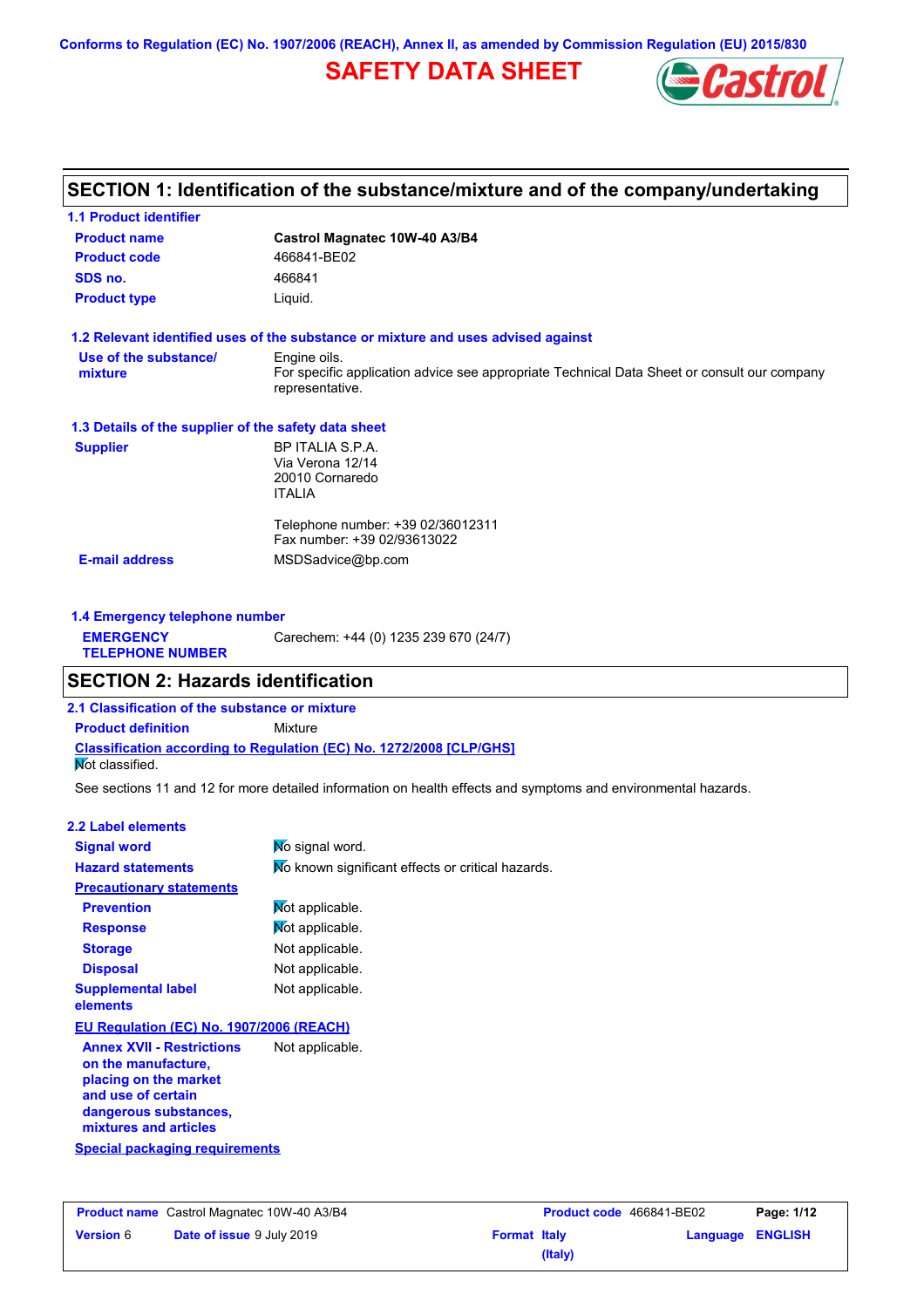# **SECTION 2: Hazards identification**

| <b>Containers to be fitted</b><br>with child-resistant<br>fastenings                                              | Not applicable.                                                                                                                                                                                                                 |
|-------------------------------------------------------------------------------------------------------------------|---------------------------------------------------------------------------------------------------------------------------------------------------------------------------------------------------------------------------------|
| <b>Tactile warning of danger</b>                                                                                  | Not applicable.                                                                                                                                                                                                                 |
| 2.3 Other hazards                                                                                                 |                                                                                                                                                                                                                                 |
| <b>Results of PBT and vPvB</b><br>assessment                                                                      | Product does not meet the criteria for PBT or vPvB according to Regulation (EC) No. 1907/2006,<br>Annex XIII.                                                                                                                   |
| <b>Product meets the criteria</b><br>for PBT or vPvB according<br>to Regulation (EC) No.<br>1907/2006, Annex XIII | This mixture does not contain any substances that are assessed to be a PBT or a vPvB.                                                                                                                                           |
| Other hazards which do<br>not result in classification                                                            | Defatting to the skin.<br><b>USED ENGINE OILS</b><br>Used engine oil may contain hazardous components which have the potential to cause skin<br>cancer.<br>See Toxicological Information, section 11 of this Safety Data Sheet. |
|                                                                                                                   | Experimental data on one or more of the components has been used to determine all or part of<br>the hazard classification of this product.                                                                                      |

## **SECTION 3: Composition/information on ingredients**

### **3.2 Mixtures**

**Product definition**

Mixture

Highly refined base oil (IP 346 DMSO extract < 3%). Proprietary performance additives.

| <b>Product/ingredient</b><br>name                                                                    | <b>Identifiers</b>                                               | ℅ | <b>Regulation (EC) No.</b><br><b>1272/2008 [CLP]</b>                      | <b>Type</b> |
|------------------------------------------------------------------------------------------------------|------------------------------------------------------------------|---|---------------------------------------------------------------------------|-------------|
| <b>Phosphorodithioic acid, mixed O.O-bis</b><br>(1,3-dimethylbutyl and iso-Pr) esters,<br>zinc salts | REACH #: 01-2119493626-26 ≤3<br>EC: 283-392-8<br>CAS: 84605-29-8 |   | <b>Skin Irrit. 2. H315</b><br>Eye Dam. 1, H318<br>Aquatic Chronic 2. H411 | [1]         |
| See Section 16 for the full text of the H statements declared above.                                 |                                                                  |   |                                                                           |             |

### **Type**

[1] Substance classified with a health or environmental hazard

[2] Substance with a workplace exposure limit

[3] Substance meets the criteria for PBT according to Regulation (EC) No. 1907/2006, Annex XIII

[4] Substance meets the criteria for vPvB according to Regulation (EC) No. 1907/2006, Annex XIII

[5] Substance of equivalent concern

[6] Additional disclosure due to company policy

Occupational exposure limits, if available, are listed in Section 8.

### **SECTION 4: First aid measures**

#### **4.1 Description of first aid measures**

| Eye contact                       | In case of contact, immediately flush eyes with plenty of water for at least 15 minutes. Eyelids<br>should be held away from the eyeball to ensure thorough rinsing. Check for and remove any<br>contact lenses. Get medical attention.           |
|-----------------------------------|---------------------------------------------------------------------------------------------------------------------------------------------------------------------------------------------------------------------------------------------------|
| <b>Skin contact</b>               | Wash skin thoroughly with soap and water or use recognised skin cleanser. Remove<br>contaminated clothing and shoes. Wash clothing before reuse. Clean shoes thoroughly before<br>reuse. Get medical attention if irritation develops.            |
| <b>Inhalation</b>                 | Finhaled, remove to fresh air. In case of inhalation of decomposition products in a fire,<br>symptoms may be delayed. The exposed person may need to be kept under medical<br>surveillance for 48 hours. Get medical attention if symptoms occur. |
| <b>Ingestion</b>                  | Do not induce vomiting unless directed to do so by medical personnel. Get medical attention if<br>symptoms occur.                                                                                                                                 |
| <b>Protection of first-aiders</b> | No action shall be taken involving any personal risk or without suitable training. It may be<br>dangerous to the person providing aid to give mouth-to-mouth resuscitation.                                                                       |

### **4.2 Most important symptoms and effects, both acute and delayed**

See Section 11 for more detailed information on health effects and symptoms.

### **Potential acute health effects**

**Inhalation** Exposure to decomposition products may cause a health hazard. Serious effects may be delayed following exposure.

| <b>Product name</b> Castrol Magnatec 10W-40 A3/B4 |                                  | <b>Product code</b> 466841-BE02 |         | Page: 2/12       |  |
|---------------------------------------------------|----------------------------------|---------------------------------|---------|------------------|--|
| <b>Version</b> 6                                  | <b>Date of issue 9 July 2019</b> | <b>Format Italy</b>             |         | Language ENGLISH |  |
|                                                   |                                  |                                 | (Italy) |                  |  |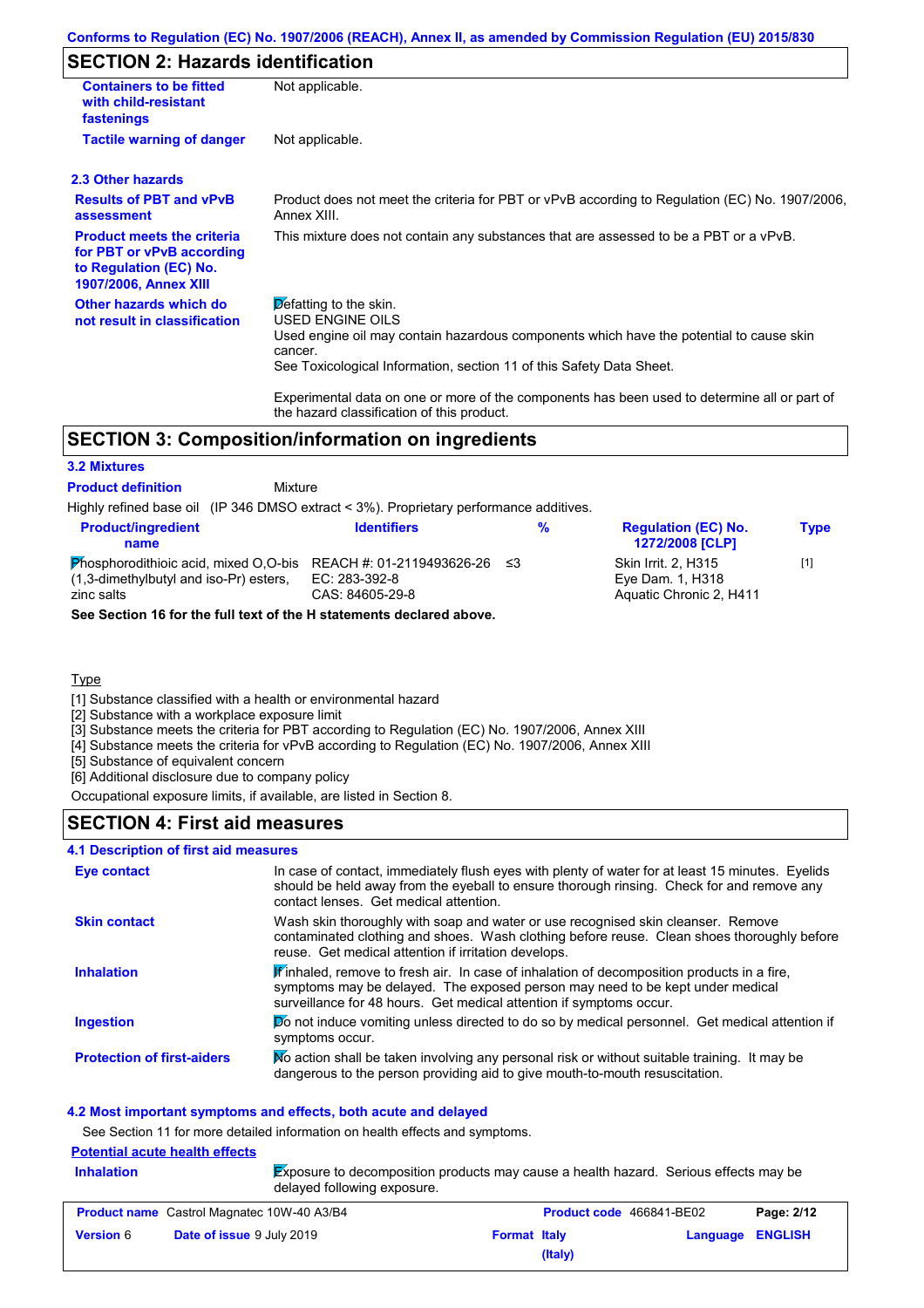# **SECTION 4: First aid measures**

| Ingestion           | No known significant effects or critical hazards.                                                                 |
|---------------------|-------------------------------------------------------------------------------------------------------------------|
| <b>Skin contact</b> | Defatting to the skin. May cause skin dryness and irritation.                                                     |
| Eye contact         | Mot classified as an eye irritant. Based on data available for this or related materials.                         |
|                     | Delayed and immediate effects as well as chronic effects from short and long-term exposure                        |
| <b>Inhalation</b>   | Overexposure to the inhalation of airborne droplets or aerosols may cause irritation of the<br>respiratory tract. |
| <b>Ingestion</b>    | Ingestion of large quantities may cause nausea and diarrhoea.                                                     |
| <b>Skin contact</b> | Prolonged or repeated contact can defat the skin and lead to irritation and/or dermatitis.                        |
| <b>Eye contact</b>  | Potential risk of transient stinging or redness if accidental eye contact occurs.                                 |
|                     |                                                                                                                   |

### **4.3 Indication of any immediate medical attention and special treatment needed**

| <b>Notes to physician</b> | Treatment should in general be symptomatic and directed to relieving any effects.   |
|---------------------------|-------------------------------------------------------------------------------------|
|                           | In case of inhalation of decomposition products in a fire, symptoms may be delayed. |
|                           | The exposed person may need to be kept under medical surveillance for 48 hours.     |

# **SECTION 5: Firefighting measures**

| 5.1 Extinguishing media                         |                                                                                                                                                                                                |
|-------------------------------------------------|------------------------------------------------------------------------------------------------------------------------------------------------------------------------------------------------|
| <b>Suitable extinguishing</b><br>media          | In case of fire, use foam, dry chemical or carbon dioxide extinguisher or spray.                                                                                                               |
| <b>Unsuitable extinguishing</b><br>media        | Do not use water jet. The use of a water jet may cause the fire to spread by splashing the<br>burning product.                                                                                 |
|                                                 | 5.2 Special hazards arising from the substance or mixture                                                                                                                                      |
| <b>Hazards from the</b><br>substance or mixture | In a fire or if heated, a pressure increase will occur and the container may burst.                                                                                                            |
| <b>Hazardous combustion</b><br><b>products</b>  | Combustion products may include the following:<br>carbon oxides (CO, CO <sub>2</sub> ) (carbon monoxide, carbon dioxide)                                                                       |
|                                                 | nitrogen oxides (NO, $NO2$ etc.)                                                                                                                                                               |
| <b>5.3 Advice for firefighters</b>              |                                                                                                                                                                                                |
| <b>Special precautions for</b><br>fire-fighters | No action shall be taken involving any personal risk or without suitable training. Promptly<br>isolate the scene by removing all persons from the vicinity of the incident if there is a fire. |

Fire-fighters should wear appropriate protective equipment and self-contained breathing apparatus (SCBA) with a full face-piece operated in positive pressure mode. Clothing for firefighters (including helmets, protective boots and gloves) conforming to European standard EN 469 will provide a basic level of protection for chemical incidents. **Special protective equipment for fire-fighters**

## **SECTION 6: Accidental release measures**

|                                                          | 6.1 Personal precautions, protective equipment and emergency procedures                                                                                                                                                                                                                                                                                                                        |
|----------------------------------------------------------|------------------------------------------------------------------------------------------------------------------------------------------------------------------------------------------------------------------------------------------------------------------------------------------------------------------------------------------------------------------------------------------------|
| For non-emergency<br>personnel                           | No action shall be taken involving any personal risk or without suitable training. Evacuate<br>surrounding areas. Keep unnecessary and unprotected personnel from entering. Do not touch<br>or walk through spilt material. Floors may be slippery; use care to avoid falling. Put on<br>appropriate personal protective equipment.                                                            |
| For emergency responders                                 | Entry into a confined space or poorly ventilated area contaminated with vapour, mist or fume is<br>extremely hazardous without the correct respiratory protective equipment and a safe system of<br>work. Wear self-contained breathing apparatus. Wear a suitable chemical protective suit.<br>Chemical resistant boots. See also the information in "For non-emergency personnel".           |
| <b>6.2 Environmental</b><br>precautions                  | Avoid dispersal of spilt material and runoff and contact with soil, waterways, drains and sewers.<br>Inform the relevant authorities if the product has caused environmental pollution (sewers,<br>waterways, soil or air).                                                                                                                                                                    |
| 6.3 Methods and material for containment and cleaning up |                                                                                                                                                                                                                                                                                                                                                                                                |
| <b>Small spill</b>                                       | Stop leak if without risk. Move containers from spill area. Absorb with an inert material and<br>place in an appropriate waste disposal container. Dispose of via a licensed waste disposal<br>contractor.                                                                                                                                                                                     |
| Large spill                                              | Stop leak if without risk. Move containers from spill area. Prevent entry into sewers, water<br>courses, basements or confined areas. Contain and collect spillage with non-combustible,<br>absorbent material e.g. sand, earth, vermiculite or diatomaceous earth and place in container<br>for disposal according to local regulations. Dispose of via a licensed waste disposal contractor. |
|                                                          |                                                                                                                                                                                                                                                                                                                                                                                                |

| <b>Product name</b> Castrol Magnatec 10W-40 A3/B4 |                                  | <b>Product code</b> 466841-BE02 |         | Page: 3/12       |  |
|---------------------------------------------------|----------------------------------|---------------------------------|---------|------------------|--|
| <b>Version 6</b>                                  | <b>Date of issue 9 July 2019</b> | <b>Format Italy</b>             |         | Language ENGLISH |  |
|                                                   |                                  |                                 | (Italy) |                  |  |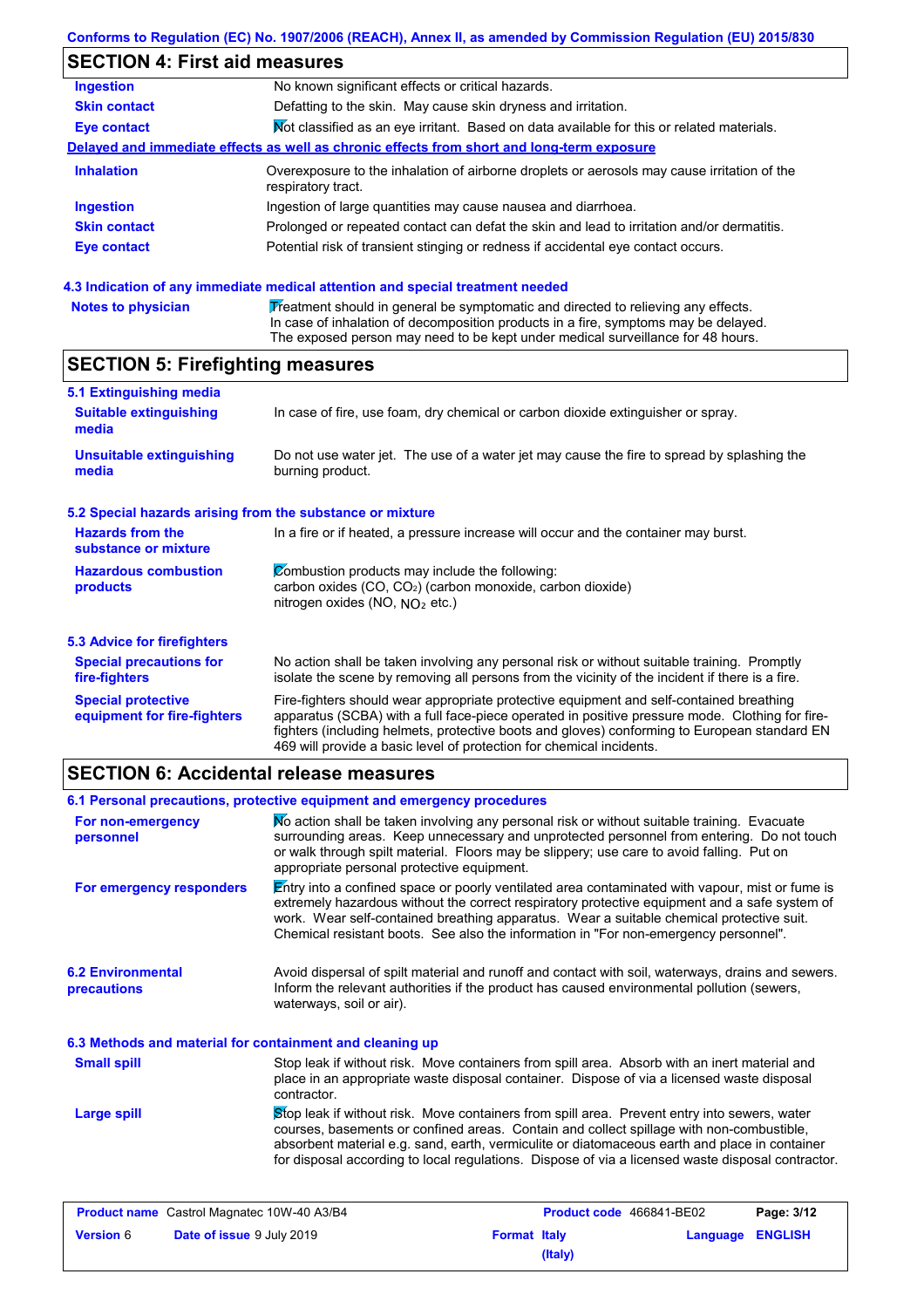### **SECTION 6: Accidental release measures**

| 6.4 Reference to other | See Section 1 for emergency contact information.                            |
|------------------------|-----------------------------------------------------------------------------|
| sections               | See Section 5 for firefighting measures.                                    |
|                        | See Section 8 for information on appropriate personal protective equipment. |
|                        | See Section 12 for environmental precautions.                               |
|                        | See Section 13 for additional waste treatment information.                  |
|                        |                                                                             |

## **SECTION 7: Handling and storage**

| 7.1 Precautions for safe handling                                             |                                                                                                                                                                                                                                                                                                                                                                                                                                                                                          |
|-------------------------------------------------------------------------------|------------------------------------------------------------------------------------------------------------------------------------------------------------------------------------------------------------------------------------------------------------------------------------------------------------------------------------------------------------------------------------------------------------------------------------------------------------------------------------------|
| <b>Protective measures</b>                                                    | Put on appropriate personal protective equipment.                                                                                                                                                                                                                                                                                                                                                                                                                                        |
| <b>Advice on general</b><br>occupational hygiene                              | Eating, drinking and smoking should be prohibited in areas where this material is handled.<br>stored and processed. Wash thoroughly after handling. Remove contaminated clothing and<br>protective equipment before entering eating areas. See also Section 8 for additional<br>information on hygiene measures.                                                                                                                                                                         |
| <b>7.2 Conditions for safe</b><br>storage, including any<br>incompatibilities | Store in accordance with local regulations. Store in a dry, cool and well-ventilated area, away<br>from incompatible materials (see Section 10). Keep away from heat and direct sunlight. Keep<br>container tightly closed and sealed until ready for use. Containers that have been opened must<br>be carefully resealed and kept upright to prevent leakage. Store and use only in equipment/<br>containers designed for use with this product. Do not store in unlabelled containers. |
| <b>Not suitable</b>                                                           | Prolonged exposure to elevated temperature.                                                                                                                                                                                                                                                                                                                                                                                                                                              |
| 7.3 Specific end use(s)                                                       |                                                                                                                                                                                                                                                                                                                                                                                                                                                                                          |
| <b>Recommendations</b>                                                        | See section 1.2 and Exposure scenarios in annex, if applicable.                                                                                                                                                                                                                                                                                                                                                                                                                          |
|                                                                               | <b>CECTION 2. Expective controls/personal protection</b>                                                                                                                                                                                                                                                                                                                                                                                                                                 |

# **SECTION 8: Exposure controls/personal protection**

### **8.1 Control parameters**

#### **Occupational exposure limits** No exposure limit value known.

Whilst specific OELs for certain components may be shown in this section, other components may be present in any mist, vapour or dust produced. Therefore, the specific OELs may not be applicable to the product as a whole and are provided for guidance only.

**Recommended monitoring procedures**

If this product contains ingredients with exposure limits, personal, workplace atmosphere or biological monitoring may be required to determine the effectiveness of the ventilation or other control measures and/or the necessity to use respiratory protective equipment. Reference should be made to monitoring standards, such as the following: European Standard EN 689 (Workplace atmospheres - Guidance for the assessment of exposure by inhalation to chemical agents for comparison with limit values and measurement strategy) European Standard EN 14042 (Workplace atmospheres - Guide for the application and use of procedures for the assessment of exposure to chemical and biological agents) European Standard EN 482 (Workplace atmospheres - General requirements for the performance of procedures for the measurement of chemical agents) Reference to national guidance documents for methods for the determination of hazardous substances will also be required.

### **Derived No Effect Level**

No DNELs/DMELs available.

#### **Predicted No Effect Concentration**

No PNECs available

| <b>8.2 Exposure controls</b>                      |                                                                                                                                                                                                                                                                                                                                                                                                                                                                                                                                                                                                                                                                                                                                                                                                                                                                                                                                                                                                         |                     |                                 |          |                |
|---------------------------------------------------|---------------------------------------------------------------------------------------------------------------------------------------------------------------------------------------------------------------------------------------------------------------------------------------------------------------------------------------------------------------------------------------------------------------------------------------------------------------------------------------------------------------------------------------------------------------------------------------------------------------------------------------------------------------------------------------------------------------------------------------------------------------------------------------------------------------------------------------------------------------------------------------------------------------------------------------------------------------------------------------------------------|---------------------|---------------------------------|----------|----------------|
| <b>Appropriate engineering</b><br><b>controls</b> | Provide exhaust ventilation or other engineering controls to keep the relevant airborne<br>concentrations below their respective occupational exposure limits.<br>All activities involving chemicals should be assessed for their risks to health, to ensure<br>exposures are adequately controlled. Personal protective equipment should only be considered<br>after other forms of control measures (e.g. engineering controls) have been suitably evaluated.<br>Personal protective equipment should conform to appropriate standards, be suitable for use, be<br>kept in good condition and properly maintained.<br>Your supplier of personal protective equipment should be consulted for advice on selection and<br>appropriate standards. For further information contact your national organisation for standards.<br>The final choice of protective equipment will depend upon a risk assessment. It is important to<br>ensure that all items of personal protective equipment are compatible. |                     |                                 |          |                |
| <b>Individual protection measures</b>             |                                                                                                                                                                                                                                                                                                                                                                                                                                                                                                                                                                                                                                                                                                                                                                                                                                                                                                                                                                                                         |                     |                                 |          |                |
| <b>Hygiene measures</b>                           | Wash hands, forearms and face thoroughly after handling chemical products, before eating,<br>smoking and using the lavatory and at the end of the working period. Ensure that eyewash<br>stations and safety showers are close to the workstation location.                                                                                                                                                                                                                                                                                                                                                                                                                                                                                                                                                                                                                                                                                                                                             |                     |                                 |          |                |
| <b>Respiratory protection</b>                     |                                                                                                                                                                                                                                                                                                                                                                                                                                                                                                                                                                                                                                                                                                                                                                                                                                                                                                                                                                                                         |                     |                                 |          |                |
| <b>Product name</b> Castrol Magnatec 10W-40 A3/B4 |                                                                                                                                                                                                                                                                                                                                                                                                                                                                                                                                                                                                                                                                                                                                                                                                                                                                                                                                                                                                         |                     | <b>Product code</b> 466841-BE02 |          | Page: 4/12     |
| <b>Version 6</b>                                  | Date of issue 9 July 2019                                                                                                                                                                                                                                                                                                                                                                                                                                                                                                                                                                                                                                                                                                                                                                                                                                                                                                                                                                               | <b>Format Italy</b> | (Italy)                         | Language | <b>ENGLISH</b> |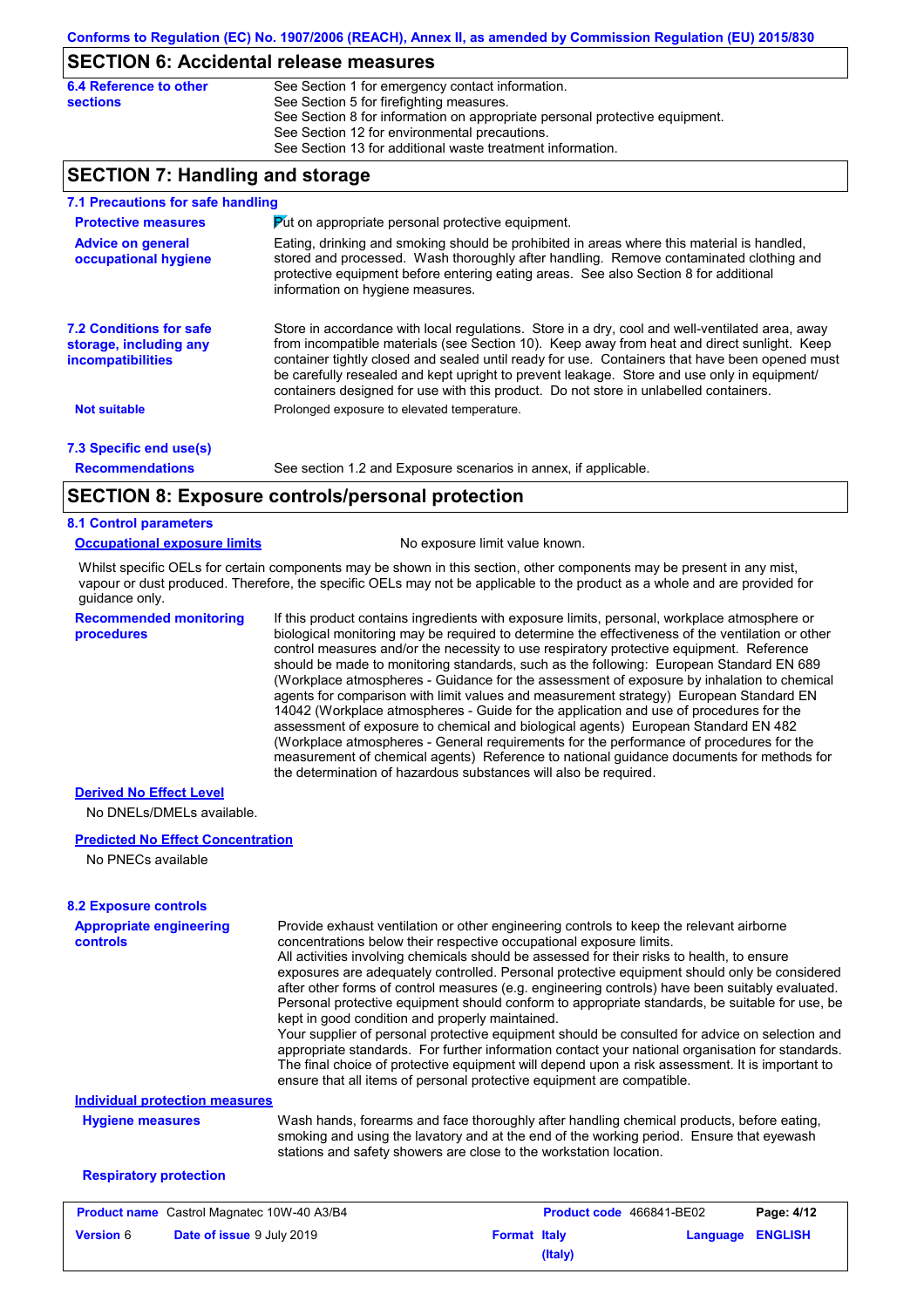# **SECTION 8: Exposure controls/personal protection**

|                            | In case of insufficient ventilation, wear suitable respiratory equipment.<br>The correct choice of respiratory protection depends upon the chemicals being handled, the<br>conditions of work and use, and the condition of the respiratory equipment. Safety procedures<br>should be developed for each intended application. Respiratory protection equipment should<br>therefore be chosen in consultation with the supplier/manufacturer and with a full assessment<br>of the working conditions.                                                                                                                                             |
|----------------------------|---------------------------------------------------------------------------------------------------------------------------------------------------------------------------------------------------------------------------------------------------------------------------------------------------------------------------------------------------------------------------------------------------------------------------------------------------------------------------------------------------------------------------------------------------------------------------------------------------------------------------------------------------|
| <b>Eye/face protection</b> | Safety glasses with side shields.                                                                                                                                                                                                                                                                                                                                                                                                                                                                                                                                                                                                                 |
| <b>Skin protection</b>     |                                                                                                                                                                                                                                                                                                                                                                                                                                                                                                                                                                                                                                                   |
| <b>Hand protection</b>     | <b>General Information:</b>                                                                                                                                                                                                                                                                                                                                                                                                                                                                                                                                                                                                                       |
|                            | Because specific work environments and material handling practices vary, safety procedures<br>should be developed for each intended application. The correct choice of protective gloves<br>depends upon the chemicals being handled, and the conditions of work and use. Most gloves<br>provide protection for only a limited time before they must be discarded and replaced (even the<br>best chemically resistant gloves will break down after repeated chemical exposures).                                                                                                                                                                  |
|                            | Gloves should be chosen in consultation with the supplier / manufacturer and taking account of<br>a full assessment of the working conditions.                                                                                                                                                                                                                                                                                                                                                                                                                                                                                                    |
|                            | Recommended: Nitrile gloves.<br><b>Breakthrough time:</b>                                                                                                                                                                                                                                                                                                                                                                                                                                                                                                                                                                                         |
|                            | Breakthrough time data are generated by glove manufacturers under laboratory test conditions<br>and represent how long a glove can be expected to provide effective permeation resistance. It<br>is important when following breakthrough time recommendations that actual workplace<br>conditions are taken into account. Always consult with your glove supplier for up-to-date<br>technical information on breakthrough times for the recommended glove type.<br>Our recommendations on the selection of gloves are as follows:                                                                                                                |
|                            | Continuous contact:                                                                                                                                                                                                                                                                                                                                                                                                                                                                                                                                                                                                                               |
|                            | Gloves with a minimum breakthrough time of 240 minutes, or >480 minutes if suitable gloves<br>can be obtained.<br>If suitable gloves are not available to offer that level of protection, gloves with shorter<br>breakthrough times may be acceptable as long as appropriate glove maintenance and<br>replacement regimes are determined and adhered to.                                                                                                                                                                                                                                                                                          |
|                            | Short-term / splash protection:                                                                                                                                                                                                                                                                                                                                                                                                                                                                                                                                                                                                                   |
|                            | Recommended breakthrough times as above.<br>It is recognised that for short-term, transient exposures, gloves with shorter breakthrough times<br>may commonly be used. Therefore, appropriate maintenance and replacement regimes must<br>be determined and rigorously followed.                                                                                                                                                                                                                                                                                                                                                                  |
|                            | <b>Glove Thickness:</b>                                                                                                                                                                                                                                                                                                                                                                                                                                                                                                                                                                                                                           |
|                            | For general applications, we recommend gloves with a thickness typically greater than 0.35 mm.                                                                                                                                                                                                                                                                                                                                                                                                                                                                                                                                                    |
|                            | It should be emphasised that glove thickness is not necessarily a good predictor of glove<br>resistance to a specific chemical, as the permeation efficiency of the glove will be dependent<br>on the exact composition of the glove material. Therefore, glove selection should also be based<br>on consideration of the task requirements and knowledge of breakthrough times.<br>Glove thickness may also vary depending on the glove manufacturer, the glove type and the<br>glove model. Therefore, the manufacturers' technical data should always be taken into account<br>to ensure selection of the most appropriate glove for the task. |
|                            | Note: Depending on the activity being conducted, gloves of varying thickness may be required<br>for specific tasks. For example:                                                                                                                                                                                                                                                                                                                                                                                                                                                                                                                  |
|                            | • Thinner gloves (down to 0.1 mm or less) may be required where a high degree of manual<br>dexterity is needed. However, these gloves are only likely to give short duration protection and<br>would normally be just for single use applications, then disposed of.                                                                                                                                                                                                                                                                                                                                                                              |
|                            | • Thicker gloves (up to 3 mm or more) may be required where there is a mechanical (as well<br>as a chemical) risk i.e. where there is abrasion or puncture potential.                                                                                                                                                                                                                                                                                                                                                                                                                                                                             |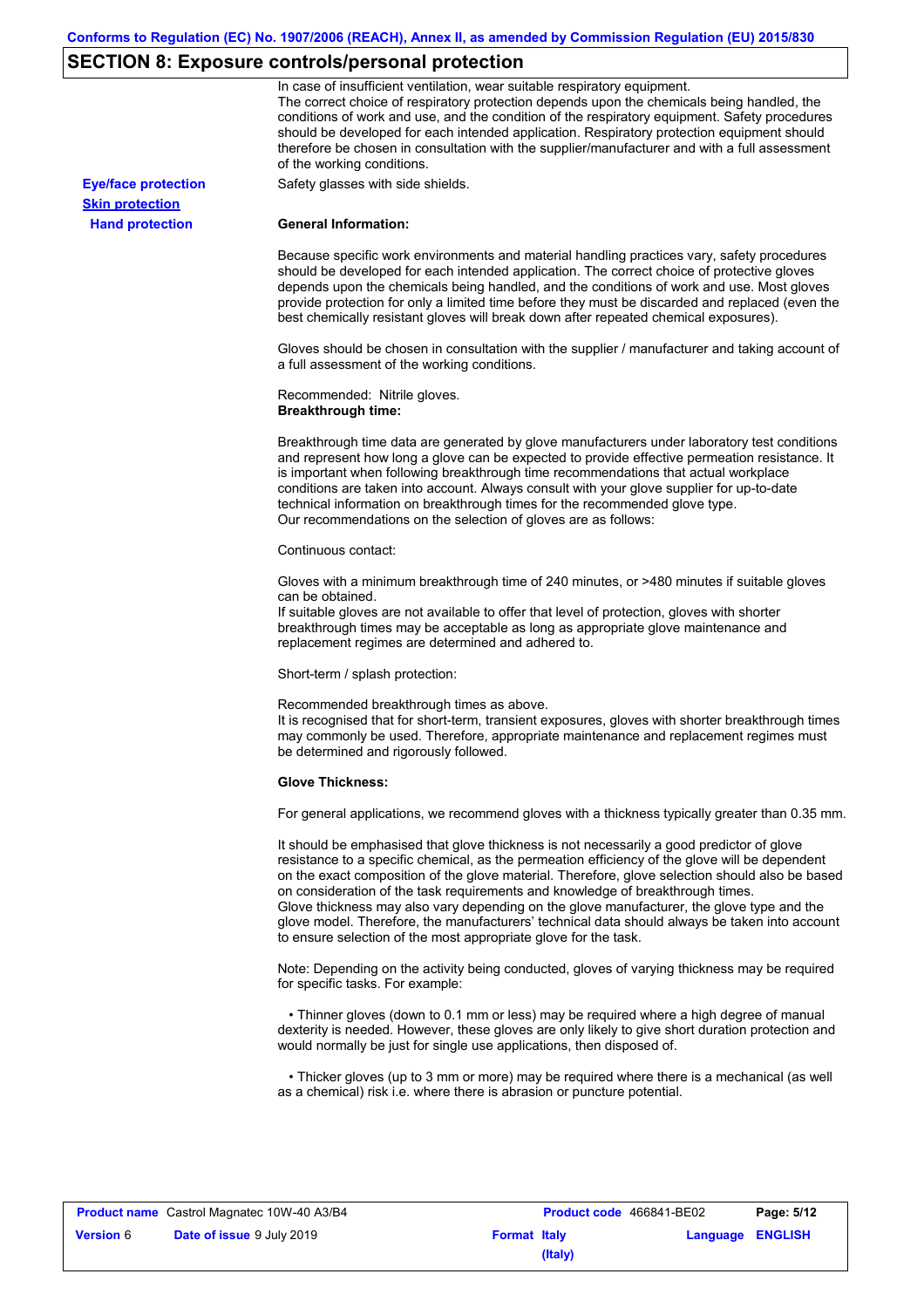# **SECTION 8: Exposure controls/personal protection**

| <b>Skin and body</b>                      | Use of protective clothing is good industrial practice.<br>Personal protective equipment for the body should be selected based on the task being<br>performed and the risks involved and should be approved by a specialist before handling this<br>product.<br>Cotton or polyester/cotton overalls will only provide protection against light superficial<br>contamination that will not soak through to the skin. Overalls should be laundered on a regular<br>basis. When the risk of skin exposure is high (e.g. when cleaning up spillages or if there is a<br>risk of splashing) then chemical resistant aprons and/or impervious chemical suits and boots<br>will be required. |
|-------------------------------------------|---------------------------------------------------------------------------------------------------------------------------------------------------------------------------------------------------------------------------------------------------------------------------------------------------------------------------------------------------------------------------------------------------------------------------------------------------------------------------------------------------------------------------------------------------------------------------------------------------------------------------------------------------------------------------------------|
| <b>Refer to standards:</b>                | Respiratory protection: EN 529<br>Gloves: EN 420, EN 374<br>Eye protection: EN 166<br>Filtering half-mask: EN 149<br>Filtering half-mask with valve: EN 405<br>Half-mask: EN 140 plus filter<br>Full-face mask: EN 136 plus filter<br>Particulate filters: EN 143<br>Gas/combined filters: EN 14387                                                                                                                                                                                                                                                                                                                                                                                   |
| <b>Environmental exposure</b><br>controls | Emissions from ventilation or work process equipment should be checked to ensure they<br>comply with the requirements of environmental protection legislation. In some cases, fume<br>scrubbers, filters or engineering modifications to the process equipment will be necessary to<br>reduce emissions to acceptable levels.                                                                                                                                                                                                                                                                                                                                                         |

# **SECTION 9: Physical and chemical properties**

### **9.1 Information on basic physical and chemical properties**

| <b>Appearance</b>                                      |                                                                                                                            |
|--------------------------------------------------------|----------------------------------------------------------------------------------------------------------------------------|
| <b>Physical state</b>                                  | Liquid.                                                                                                                    |
| <b>Colour</b>                                          | Amber. [Light]                                                                                                             |
| <b>Odour</b>                                           | Not available.                                                                                                             |
| <b>Odour threshold</b>                                 | Not available.                                                                                                             |
| pH                                                     | Not available.                                                                                                             |
| <b>Melting point/freezing point</b>                    | Not available.                                                                                                             |
| Initial boiling point and boiling<br>range             | Not available.                                                                                                             |
| <b>Pour point</b>                                      | $-42$ °C                                                                                                                   |
| <b>Flash point</b>                                     | Closed cup: 204°C (399.2°F) [Pensky-Martens.]<br>Open cup: 242°C (467.6°F) [Cleveland.]                                    |
| <b>Evaporation rate</b>                                | Not available.                                                                                                             |
| <b>Flammability (solid, gas)</b>                       | Not available.                                                                                                             |
| <b>Upper/lower flammability or</b><br>explosive limits | Not available.                                                                                                             |
| <b>Vapour pressure</b>                                 | Not available.                                                                                                             |
| <b>Vapour density</b>                                  | Not available.                                                                                                             |
| <b>Relative density</b>                                | Not available.                                                                                                             |
| <b>Density</b>                                         | <1000 kg/m <sup>3</sup> (<1 g/cm <sup>3</sup> ) at 15°C                                                                    |
| <b>Solubility(ies)</b>                                 | insoluble in water.                                                                                                        |
| <b>Partition coefficient: n-octanol/</b><br>water      | Not available.                                                                                                             |
| <b>Auto-ignition temperature</b>                       | Not available.                                                                                                             |
| <b>Decomposition temperature</b>                       | Not available.                                                                                                             |
| <b>Viscosity</b>                                       | Kinematic: 99.9 mm <sup>2</sup> /s (99.9 cSt) at 40 $^{\circ}$ C<br>Kinematic: 14.6 mm <sup>2</sup> /s (14.6 cSt) at 100°C |
| <b>Explosive properties</b>                            | Not available                                                                                                              |
| <b>Oxidising properties</b>                            | Not available.                                                                                                             |

### **9.2 Other information**

No additional information.

|                  | <b>Product name</b> Castrol Magnatec 10W-40 A3/B4 |
|------------------|---------------------------------------------------|
| <b>Version 6</b> | Date of issue 9 July 2019                         |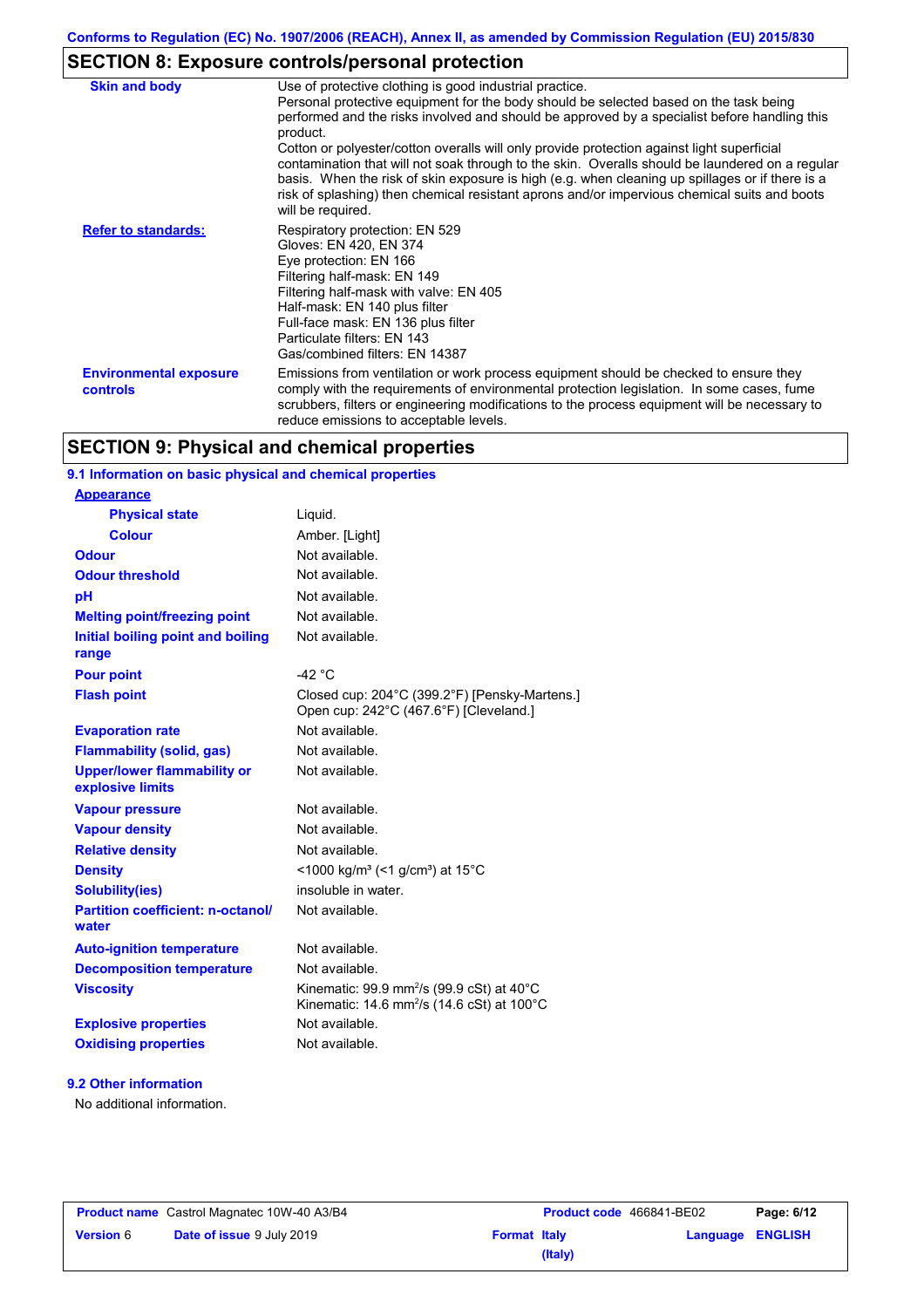| <b>SECTION 10: Stability and reactivity</b>     |                                                                                                                                                                         |  |  |
|-------------------------------------------------|-------------------------------------------------------------------------------------------------------------------------------------------------------------------------|--|--|
| <b>10.1 Reactivity</b>                          | No specific test data available for this product. Refer to Conditions to avoid and Incompatible<br>materials for additional information.                                |  |  |
| <b>10.2 Chemical stability</b>                  | The product is stable.                                                                                                                                                  |  |  |
| 10.3 Possibility of<br>hazardous reactions      | Under normal conditions of storage and use, hazardous reactions will not occur.<br>Under normal conditions of storage and use, hazardous polymerisation will not occur. |  |  |
| <b>10.4 Conditions to avoid</b>                 | Avoid all possible sources of ignition (spark or flame).                                                                                                                |  |  |
| 10.5 Incompatible materials                     | Reactive or incompatible with the following materials: oxidising materials.                                                                                             |  |  |
| <b>10.6 Hazardous</b><br>decomposition products | Under normal conditions of storage and use, hazardous decomposition products should not be<br>produced.                                                                 |  |  |

# **SECTION 11: Toxicological information**

| 11.1 Information on toxicological effects          |                                                                                                                                                                                                                                                                                                                                                                                                                 |
|----------------------------------------------------|-----------------------------------------------------------------------------------------------------------------------------------------------------------------------------------------------------------------------------------------------------------------------------------------------------------------------------------------------------------------------------------------------------------------|
| <b>Acute toxicity estimates</b>                    |                                                                                                                                                                                                                                                                                                                                                                                                                 |
| Not available.                                     |                                                                                                                                                                                                                                                                                                                                                                                                                 |
| <b>Information on likely</b><br>routes of exposure | Routes of entry anticipated: Dermal, Inhalation.                                                                                                                                                                                                                                                                                                                                                                |
| <b>Potential acute health effects</b>              |                                                                                                                                                                                                                                                                                                                                                                                                                 |
| <b>Inhalation</b>                                  | Exposure to decomposition products may cause a health hazard. Serious effects may be<br>delayed following exposure.                                                                                                                                                                                                                                                                                             |
| <b>Ingestion</b>                                   | No known significant effects or critical hazards.                                                                                                                                                                                                                                                                                                                                                               |
| <b>Skin contact</b>                                | Defatting to the skin. May cause skin dryness and irritation.                                                                                                                                                                                                                                                                                                                                                   |
| <b>Eye contact</b>                                 | Not classified as an eye irritant. Based on data available for this or related materials.                                                                                                                                                                                                                                                                                                                       |
|                                                    | <b>Symptoms related to the physical, chemical and toxicological characteristics</b>                                                                                                                                                                                                                                                                                                                             |
| <b>Inhalation</b>                                  | No specific data.                                                                                                                                                                                                                                                                                                                                                                                               |
| <b>Ingestion</b>                                   | No specific data.                                                                                                                                                                                                                                                                                                                                                                                               |
| <b>Skin contact</b>                                | Adverse symptoms may include the following:<br>irritation<br>dryness<br>cracking                                                                                                                                                                                                                                                                                                                                |
| <b>Eye contact</b>                                 | No specific data.                                                                                                                                                                                                                                                                                                                                                                                               |
|                                                    | Delayed and immediate effects as well as chronic effects from short and long-term exposure                                                                                                                                                                                                                                                                                                                      |
| <b>Inhalation</b>                                  | Overexposure to the inhalation of airborne droplets or aerosols may cause irritation of the<br>respiratory tract.                                                                                                                                                                                                                                                                                               |
| <b>Ingestion</b>                                   | Ingestion of large quantities may cause nausea and diarrhoea.                                                                                                                                                                                                                                                                                                                                                   |
| <b>Skin contact</b>                                | Prolonged or repeated contact can defat the skin and lead to irritation and/or dermatitis.                                                                                                                                                                                                                                                                                                                      |
| <b>Eye contact</b>                                 | Potential risk of transient stinging or redness if accidental eye contact occurs.                                                                                                                                                                                                                                                                                                                               |
| <b>Potential chronic health effects</b>            |                                                                                                                                                                                                                                                                                                                                                                                                                 |
| <b>General</b>                                     | <b>USED ENGINE OILS</b><br>Combustion products resulting from the operation of internal combustion engines contaminate<br>engine oils during use. Used engine oil may contain hazardous components which have the<br>potential to cause skin cancer. Frequent or prolonged contact with all types and makes of used<br>engine oil must therefore be avoided and a high standard of personal hygiene maintained. |
| <b>Carcinogenicity</b>                             | No known significant effects or critical hazards.                                                                                                                                                                                                                                                                                                                                                               |
| <b>Mutagenicity</b>                                | No known significant effects or critical hazards.                                                                                                                                                                                                                                                                                                                                                               |
| <b>Developmental effects</b>                       | No known significant effects or critical hazards.                                                                                                                                                                                                                                                                                                                                                               |
| <b>Fertility effects</b>                           | No known significant effects or critical hazards.                                                                                                                                                                                                                                                                                                                                                               |

| <b>Product name</b> Castrol Magnatec 10W-40 A3/B4 |                                  |                     | <b>Product code</b> 466841-BE02 | Page: 7/12              |  |
|---------------------------------------------------|----------------------------------|---------------------|---------------------------------|-------------------------|--|
| <b>Version 6</b>                                  | <b>Date of issue 9 July 2019</b> | <b>Format Italy</b> |                                 | <b>Language ENGLISH</b> |  |
|                                                   |                                  |                     | (Italy)                         |                         |  |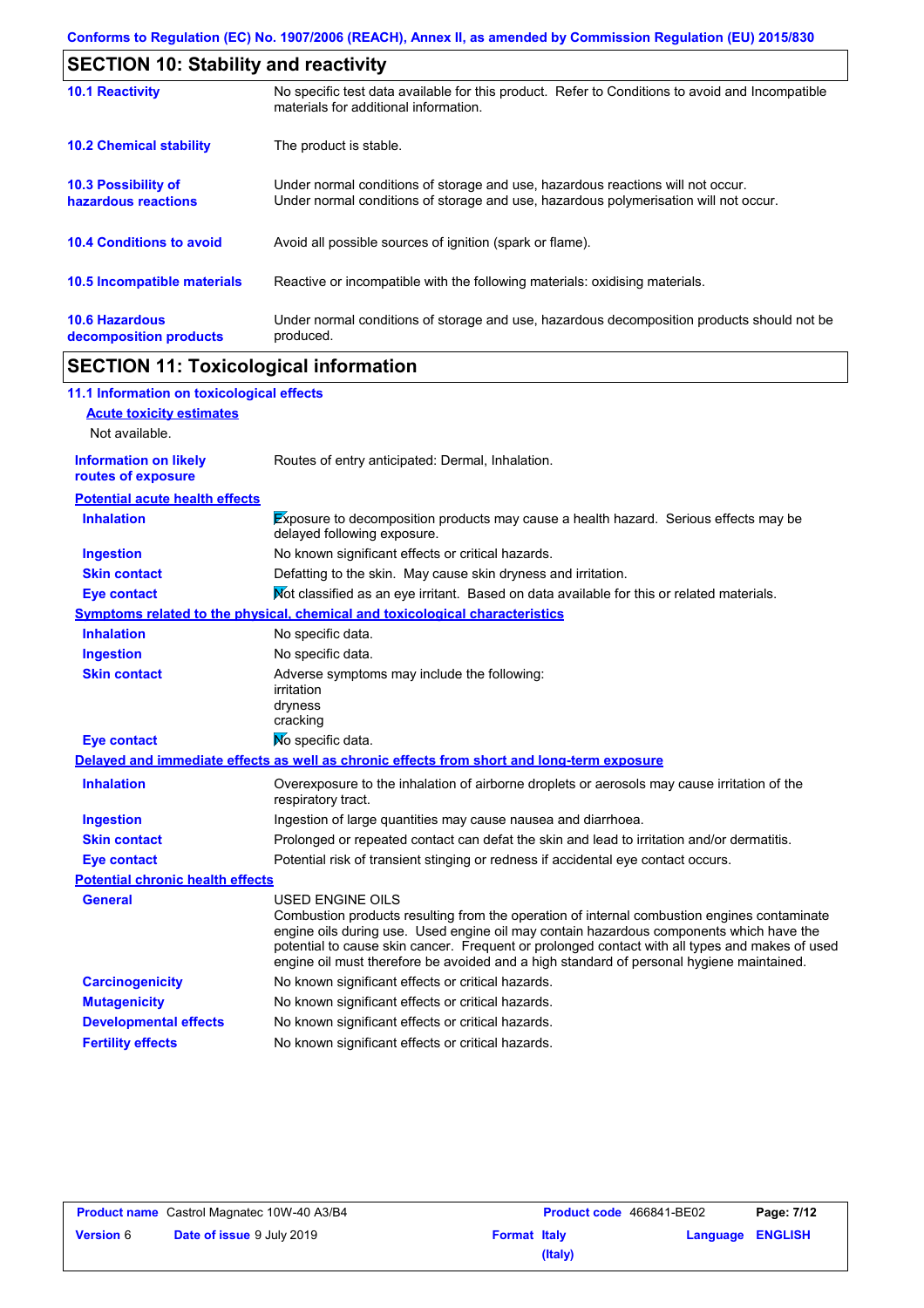### **SECTION 12: Ecological information**

**12.1 Toxicity**

**Environmental hazards** Not classified as dangerous Product not classified for environmental effects. Based on data available for this or related materials.

**12.2 Persistence and degradability**

Expected to be biodegradable.

#### **12.3 Bioaccumulative potential**

This product is not expected to bioaccumulate through food chains in the environment.

| <b>12.4 Mobility in soil</b>                            |                                                                      |
|---------------------------------------------------------|----------------------------------------------------------------------|
| <b>Soil/water partition</b><br><b>coefficient (Koc)</b> | Not available.                                                       |
| <b>Mobility</b>                                         | Spillages may penetrate the soil causing ground water contamination. |

#### **12.5 Results of PBT and vPvB assessment**

Product does not meet the criteria for PBT or vPvB according to Regulation (EC) No. 1907/2006, Annex XIII.

#### **12.6 Other adverse effects**

Spills may form a film on water surfaces causing physical damage to organisms. Oxygen transfer could also be impaired. **Other ecological information**

### **SECTION 13: Disposal considerations**

#### **13.1 Waste treatment methods**

#### **Product**

**Methods of disposal**

Where possible, arrange for product to be recycled. Dispose of via an authorised person/ licensed waste disposal contractor in accordance with local regulations.

### **Hazardous waste** Yes.

**European waste catalogue (EWC)**

| Waste code | <b>Waste designation</b>                                        |  |
|------------|-----------------------------------------------------------------|--|
| $130205*$  | mineral-based non-chlorinated engine, gear and lubricating oils |  |
|            |                                                                 |  |

However, deviation from the intended use and/or the presence of any potential contaminants may require an alternative waste disposal code to be assigned by the end user.

#### **Packaging Methods of disposal Special precautions** Where possible, arrange for product to be recycled. Dispose of via an authorised person/ licensed waste disposal contractor in accordance with local regulations. This material and its container must be disposed of in a safe way. Care should be taken when handling emptied containers that have not been cleaned or rinsed out. Empty containers or liners may retain some product residues. Empty containers represent a fire hazard as they may contain flammable product residues and vapour. Never weld, solder or braze empty containers. Avoid dispersal of spilt material and runoff and contact with soil, waterways, drains and sewers. **References** Commission 2014/955/EU Directive 2008/98/EC

### **SECTION 14: Transport information**

|                                           | <b>ADR/RID</b>                                    | <b>ADN</b>          | <b>IMDG</b>              | <b>IATA</b>                       |
|-------------------------------------------|---------------------------------------------------|---------------------|--------------------------|-----------------------------------|
| 14.1 UN number                            | Not regulated.                                    | Not regulated.      | Not regulated.           | Not regulated.                    |
| 14.2 UN proper<br>shipping name           |                                                   |                     |                          |                                   |
| <b>14.3 Transport</b><br>hazard class(es) |                                                   |                     |                          |                                   |
| 14.4 Packing<br>group                     |                                                   |                     |                          |                                   |
|                                           | <b>Product name</b> Castrol Magnatec 10W-40 A3/B4 |                     | Product code 466841-BE02 | Page: 8/12                        |
| <b>Version 6</b>                          | Date of issue 9 July 2019                         | <b>Format Italy</b> | (Italy)                  | <b>ENGLISH</b><br><b>Language</b> |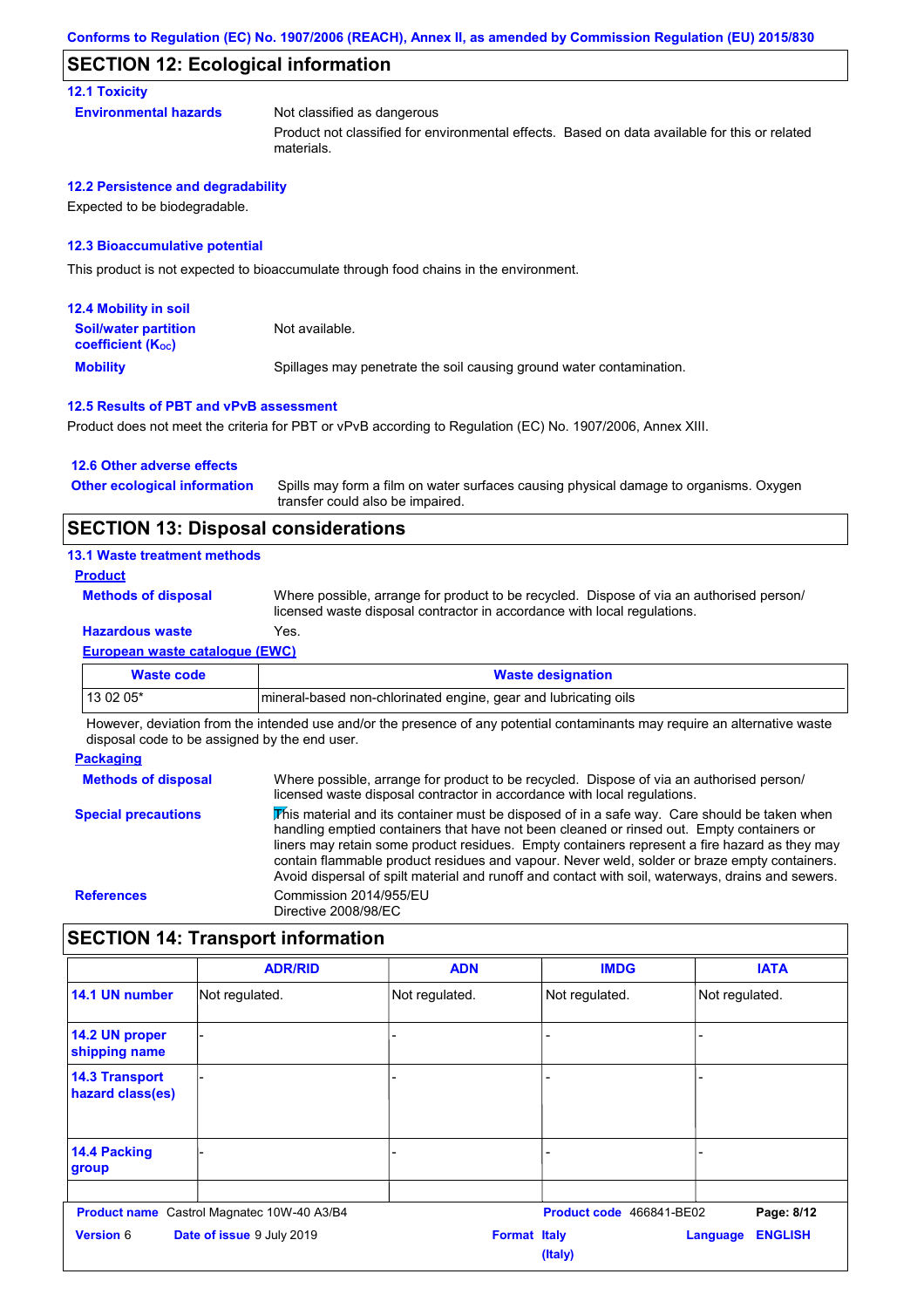### **Conforms to Regulation (EC) No. 1907/2006 (REACH), Annex II, as amended by Commission Regulation (EU) 2015/830**

# **SECTION 14: Transport information**

| 14.5<br><b>Environmental</b><br>hazards | No. | No. | No. | 'No. |
|-----------------------------------------|-----|-----|-----|------|
| <b>Additional</b><br>information        |     |     |     |      |

**14.6 Special precautions for user** Not available.

#### **14.7 Transport in bulk according to Annex II of Marpol and the IBC Code** Not available.

**assessment**

## **SECTION 15: Regulatory information**

**National regulations Other regulations REACH Status** The company, as identified in Section 1, sells this product in the EU in compliance with the current requirements of REACH. **15.1 Safety, health and environmental regulations/legislation specific for the substance or mixture EU Regulation (EC) No. 1907/2006 (REACH) Annex XIV - List of substances subject to authorisation 15.2 Chemical safety Substances of very high concern** None of the components are listed. All components are listed or exempted. All components are listed or exempted. All components are listed or exempted. All components are listed or exempted. All components are active or exempted. All components are listed or exempted. All components are listed or exempted. **United States inventory (TSCA 8b) Australia inventory (AICS) Canada inventory China inventory (IECSC) Japan inventory (ENCS) Korea inventory (KECI) Philippines inventory (PICCS) Taiwan Chemical Substances Inventory (TCSI)** All components are listed or exempted. **Ozone depleting substances (1005/2009/EU)** Not listed. **Prior Informed Consent (PIC) (649/2012/EU)** Not listed. **Seveso Directive** This product is not controlled under the Seveso Directive. A Chemical Safety Assessment has been carried out for one or more of the substances within this mixture. A Chemical Safety Assessment has not been carried out for the mixture itself. None of the components are listed. **Annex XIV**

| <b>Abbreviations and acronyms</b>                    | ADN = European Provisions concerning the International Carriage of Dangerous Goods by<br>Inland Waterway<br>ADR = The European Agreement concerning the International Carriage of Dangerous Goods by<br>Road |                                  |                          |                |                                                                         |
|------------------------------------------------------|--------------------------------------------------------------------------------------------------------------------------------------------------------------------------------------------------------------|----------------------------------|--------------------------|----------------|-------------------------------------------------------------------------|
|                                                      |                                                                                                                                                                                                              |                                  |                          |                |                                                                         |
|                                                      |                                                                                                                                                                                                              |                                  |                          |                | $ATE = Acute Toxicity Estimate$<br><b>BCF</b> = Bioconcentration Factor |
|                                                      |                                                                                                                                                                                                              | CAS = Chemical Abstracts Service |                          |                |                                                                         |
|                                                      | CLP = Classification, Labelling and Packaging Regulation [Regulation (EC) No. 1272/2008]                                                                                                                     |                                  |                          |                |                                                                         |
|                                                      | CSA = Chemical Safety Assessment                                                                                                                                                                             |                                  |                          |                |                                                                         |
|                                                      |                                                                                                                                                                                                              |                                  |                          |                |                                                                         |
| <b>Product name</b> Castrol Magnatec 10W-40 A3/B4    |                                                                                                                                                                                                              |                                  | Product code 466841-BE02 | Page: 9/12     |                                                                         |
| <b>Version 6</b><br><b>Date of issue 9 July 2019</b> |                                                                                                                                                                                                              | <b>Format Italy</b>              | Language                 | <b>ENGLISH</b> |                                                                         |

**(Italy)**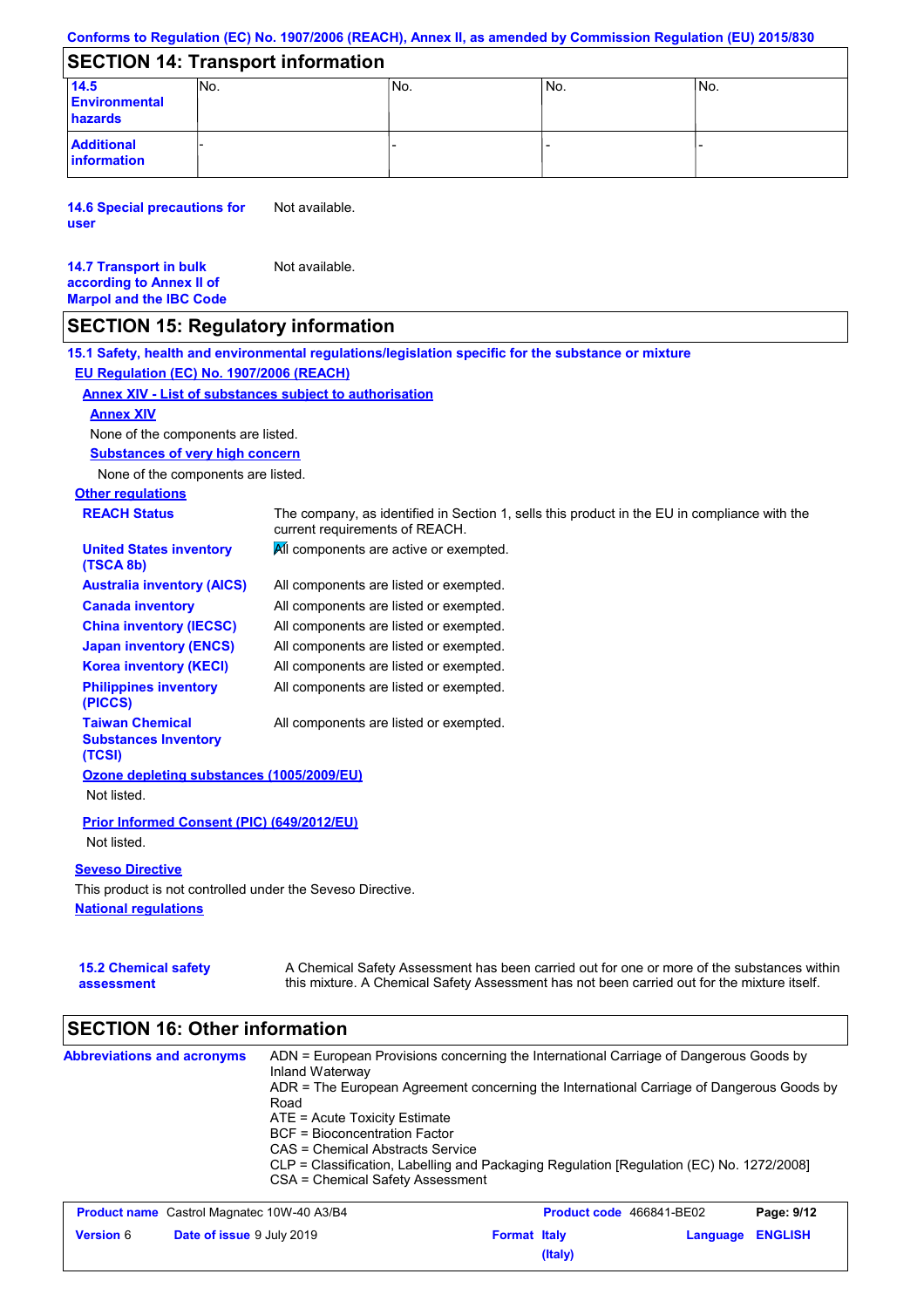### **SECTION 16: Other information**

CSR = Chemical Safety Report DMEL = Derived Minimal Effect Level DNEL = Derived No Effect Level EINECS = European Inventory of Existing Commercial chemical Substances ES = Exposure Scenario EUH statement = CLP-specific Hazard statement EWC = European Waste Catalogue GHS = Globally Harmonized System of Classification and Labelling of Chemicals IATA = International Air Transport Association IBC = Intermediate Bulk Container IMDG = International Maritime Dangerous Goods LogPow = logarithm of the octanol/water partition coefficient MARPOL = International Convention for the Prevention of Pollution From Ships, 1973 as modified by the Protocol of 1978. ("Marpol" = marine pollution) OECD = Organisation for Economic Co-operation and Development PBT = Persistent, Bioaccumulative and Toxic PNEC = Predicted No Effect Concentration REACH = Registration, Evaluation, Authorisation and Restriction of Chemicals Regulation [Regulation (EC) No. 1907/2006] RID = The Regulations concerning the International Carriage of Dangerous Goods by Rail RRN = REACH Registration Number SADT = Self-Accelerating Decomposition Temperature SVHC = Substances of Very High Concern STOT-RE = Specific Target Organ Toxicity - Repeated Exposure STOT-SE = Specific Target Organ Toxicity - Single Exposure TWA = Time weighted average UN = United Nations UVCB = Complex hydrocarbon substance VOC = Volatile Organic Compound vPvB = Very Persistent and Very Bioaccumulative Varies = may contain one or more of the following 64741-88-4 / RRN 01-2119488706-23, 64741-89-5 / RRN 01-2119487067-30, 64741-95-3 / RRN 01-2119487081-40, 64741-96-4/ RRN 01-2119483621-38, 64742-01-4 / RRN 01-2119488707-21, 64742-44-5 / RRN 01-2119985177-24, 64742-45-6, 64742-52-5 / RRN 01-2119467170-45, 64742-53-6 / RRN 01-2119480375-34, 64742-54-7 / RRN 01-2119484627-25, 64742-55-8 / RRN 01-2119487077-29, 64742-56-9 / RRN 01-2119480132-48, 64742-57-0 / RRN 01-2119489287-22, 64742-58-1, 64742-62-7 / RRN 01-2119480472-38, 64742-63-8, 64742-65-0 / RRN 01-2119471299-27, 64742-70-7 / RRN 01-2119487080-42, 72623-85-9 / RRN 01-2119555262-43, 72623-86-0 / RRN 01-2119474878-16, 72623-87-1 / RRN 01-2119474889-13

**Procedure used to derive the classification according to Regulation (EC) No. 1272/2008 [CLP/GHS]**

| <b>Classification</b>                                   |                                                                                        | <b>Justification</b>                                                                                                                        |
|---------------------------------------------------------|----------------------------------------------------------------------------------------|---------------------------------------------------------------------------------------------------------------------------------------------|
| <b>Not classified.</b>                                  |                                                                                        |                                                                                                                                             |
| <b>Full text of abbreviated H</b><br><b>statements</b>  | H315<br>H318<br>H411                                                                   | Causes skin irritation.<br>Causes serious eye damage.<br>Toxic to aguatic life with long lasting effects.                                   |
| <b>Full text of classifications</b><br><b>[CLP/GHS]</b> | <b>Aguatic Chronic 2, H411</b><br>Eye Dam. 1, H318<br>Skin Irrit. 2, H315              | LONG-TERM (CHRONIC) AQUATIC HAZARD - Category 2<br>SERIOUS EYE DAMAGE/EYE IRRITATION - Category 1<br>SKIN CORROSION/IRRITATION - Category 2 |
| <b>History</b>                                          |                                                                                        |                                                                                                                                             |
| Date of issue/Date of<br>revision                       | 09/07/2019.                                                                            |                                                                                                                                             |
| Date of previous issue                                  | 29/03/2019.                                                                            |                                                                                                                                             |
| <b>Prepared by</b>                                      | <b>Product Stewardship</b>                                                             |                                                                                                                                             |
|                                                         | $\triangledown$ Indicates information that has changed from previously issued version. |                                                                                                                                             |

#### **Notice to reader**

All reasonably practicable steps have been taken to ensure this data sheet and the health, safety and environmental information contained in it is accurate as of the date specified below. No warranty or representation, express or implied is made as to the accuracy or completeness of the data and information in this data sheet.

The data and advice given apply when the product is sold for the stated application or applications. You should not use the product other than for the stated application or applications without seeking advice from BP Group.

It is the user's obligation to evaluate and use this product safely and to comply with all applicable laws and regulations. The BP Group shall not be responsible for any damage or injury resulting from use, other than the stated product use of the material, from any failure to adhere to recommendations, or from any hazards inherent in the nature of the material. Purchasers of the product for supply to a third party for use at work, have a duty to take all necessary steps to ensure that any person handling or using the product is provided with the information in this sheet. Employers have a duty to tell employees and others who may be

| <b>Product name</b> Castrol Magnatec 10W-40 A3/B4 |                                  | <b>Product code</b> 466841-BE02 |         | Page: 10/12             |  |
|---------------------------------------------------|----------------------------------|---------------------------------|---------|-------------------------|--|
| <b>Version 6</b>                                  | <b>Date of issue 9 July 2019</b> | <b>Format Italy</b>             |         | <b>Language ENGLISH</b> |  |
|                                                   |                                  |                                 | (Italy) |                         |  |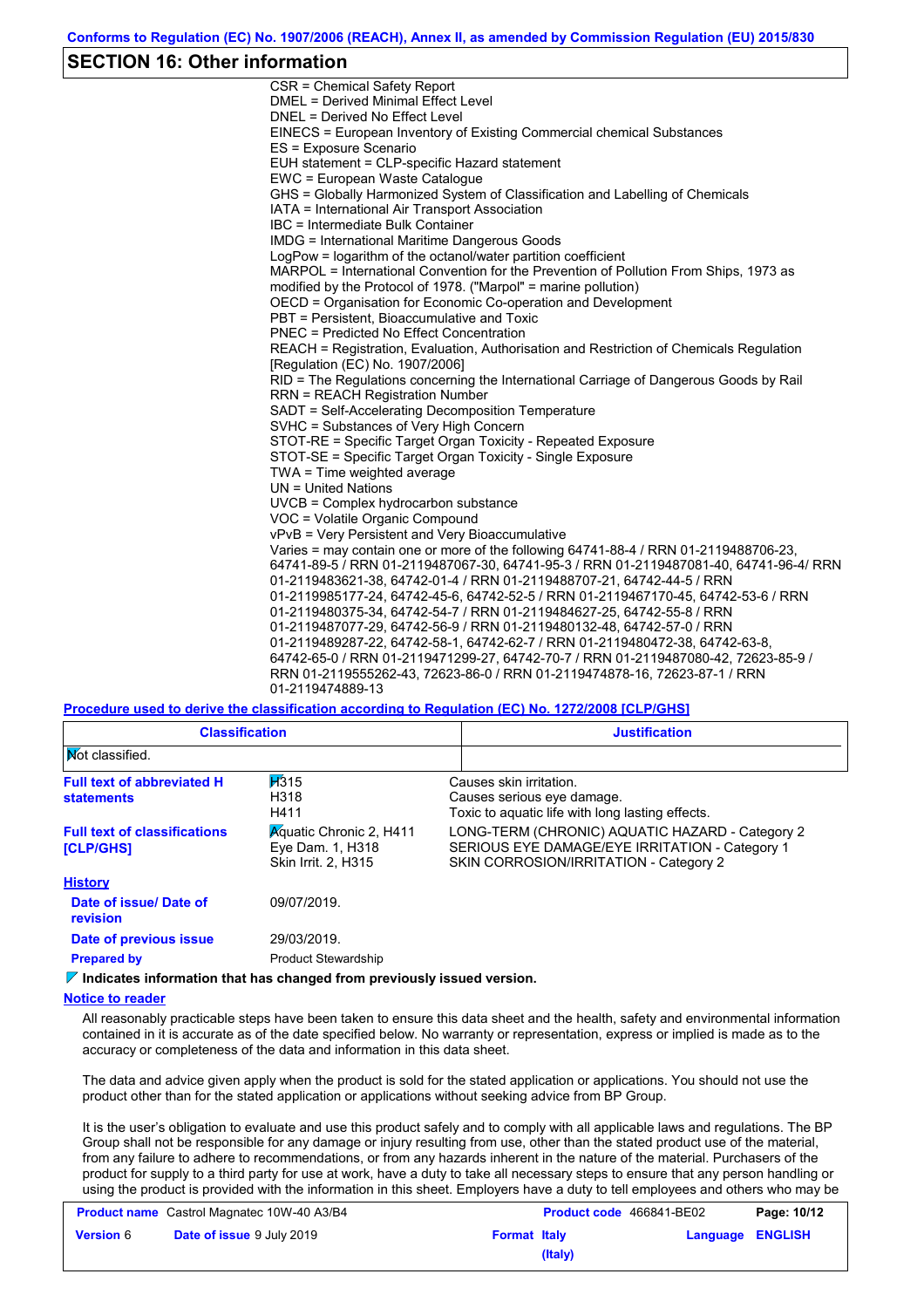# **SECTION 16: Other information**

affected of any hazards described in this sheet and of any precautions that should be taken. You can contact the BP Group to ensure that this document is the most current available. Alteration of this document is strictly prohibited.

|                  | <b>Product name</b> Castrol Magnatec 10W-40 A3/B4 |                     | <b>Product code</b> 466841-BE02 |                         | Page: 11/12 |
|------------------|---------------------------------------------------|---------------------|---------------------------------|-------------------------|-------------|
| <b>Version 6</b> | <b>Date of issue 9 July 2019</b>                  | <b>Format Italy</b> |                                 | <b>Language ENGLISH</b> |             |
|                  |                                                   |                     | (Italy)                         |                         |             |